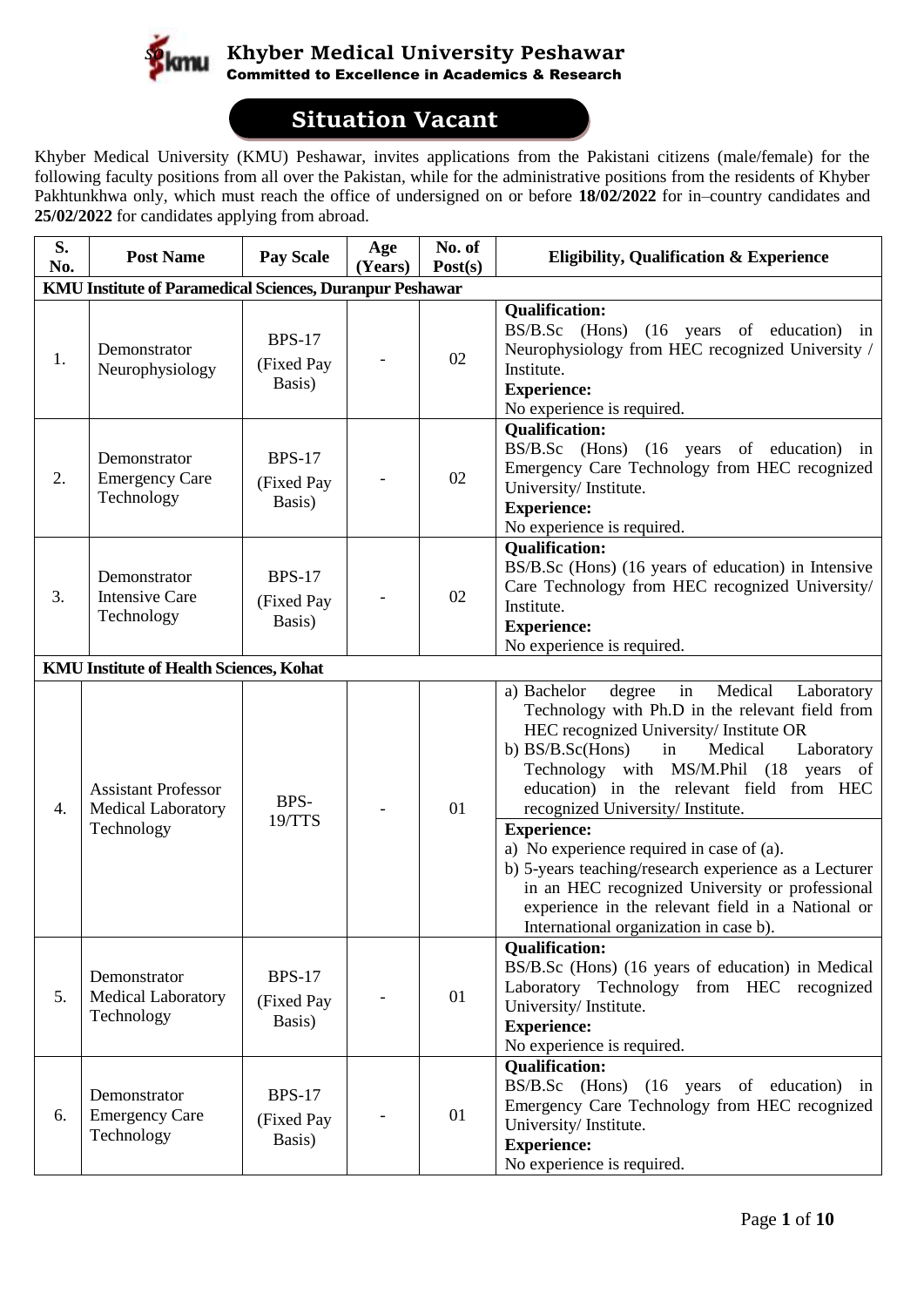| 7.  | Demonstrator<br>Anesthesia<br>Technology            | <b>BPS-17</b><br>(Fixed Pay<br>Basis) |                                 | 01 | <b>Qualification:</b><br>BS/B.Sc (Hons) (16 years of education) in<br>Anesthesia Technology from HEC recognized<br>University/Institute.<br><b>Experience:</b><br>No experience is required.                                                                                                                         |
|-----|-----------------------------------------------------|---------------------------------------|---------------------------------|----|----------------------------------------------------------------------------------------------------------------------------------------------------------------------------------------------------------------------------------------------------------------------------------------------------------------------|
| 8.  | Demonstrator<br><b>Surgical Technology</b>          | <b>BPS-17</b><br>(Fixed Pay<br>Basis) |                                 | 01 | <b>Qualification:</b><br>BS/B.Sc (Hons) (16 years of education) in Surgical<br>Technology from HEC recognized University/<br>Institute.<br><b>Experience:</b><br>No experience is required.                                                                                                                          |
| 9.  | <b>Demonstrator Dental</b><br>Technology            | <b>BPS-17</b><br>(Fixed Pay<br>Basis) |                                 | 01 | <b>Qualification:</b><br>BS/B.Sc (Hons) (16 years of education) in Dental<br>Technology from HEC recognized University/<br>Institute.<br><b>Experience:</b><br>No experience is required.                                                                                                                            |
| 10. | Demonstrator<br>Optometry                           | <b>BPS-17</b><br>(Fixed Pay<br>Basis) |                                 | 01 | <b>Qualification:</b><br>BS/B.Sc (Hons) (16 years of education) in<br>Optometry/Vision Sciences from HEC recognized<br>University/Institute.<br><b>Experience:</b><br>No experience is required.                                                                                                                     |
| 11. | Junior Clerk                                        | <b>BPS-11</b><br>(Fixed Pay<br>Basis) | 18 <sub>to</sub><br>35<br>years | 01 | i. Intermediate with at least 2nd division or<br>equivalent qualification from a recognized Board,<br>and<br>ii. A speed of 30 words per minute in typing (by<br>initial recruitment)                                                                                                                                |
| 12. | <b>Office Assistant</b><br>cum computer<br>operator | <b>BPS-16</b><br>(Fixed Pay<br>Basis) | 18 <sub>to</sub><br>35<br>years | 01 | i. Second Class Bachelors' Degree from a<br>recognized University.<br>ii.<br>A speed of 40 words per minute in typing.<br>DIT diploma from Board of Technical Education.<br>iii.<br>3 years relevant experiences in the University/<br>iv.<br>government /semi government / autonomous<br>organization.              |
|     | <b>KMU Institute of Health Sciences, Swabi</b>      |                                       |                                 |    |                                                                                                                                                                                                                                                                                                                      |
| 13  | <b>Assistant Professor</b><br>Nursing               | <b>BPS-19</b><br>(Fixed Pay<br>Basis) |                                 | 01 | RN, RM with Post RN, OR BSN, (sixteen years<br>i.<br>education<br><b>HEC</b><br>of<br>from<br>recognized<br>university/DAI)<br>ii.<br>Ph.D, no experience is required<br>MSN from HEC recognized institute DAI<br>iii.<br>of education)<br>(eighteen years)<br>02<br>Years<br>experience<br>Valid PNC license<br>iv. |
| 14  | Demonstrator<br><b>Nursing</b>                      | <b>BPS-17</b><br>(Fixed Pay<br>Basis) |                                 | 03 | RN, RM with Post RN, BSN (sixteen years of<br>i.<br>education from HEC recognized university, DAI)<br>Valid PNC license<br>ii.                                                                                                                                                                                       |
| 15. | Demonstrator<br>Medical Laboratory<br>Technology    | <b>BPS-17</b><br>(Fixed Pay<br>Basis) |                                 | 01 | <b>Qualification:</b><br>BS/B.Sc (Hons) (16 years of education) in Medical<br>Laboratory Technology from HEC recognized<br>University/Institute.<br><b>Experience:</b><br>No experience is required.                                                                                                                 |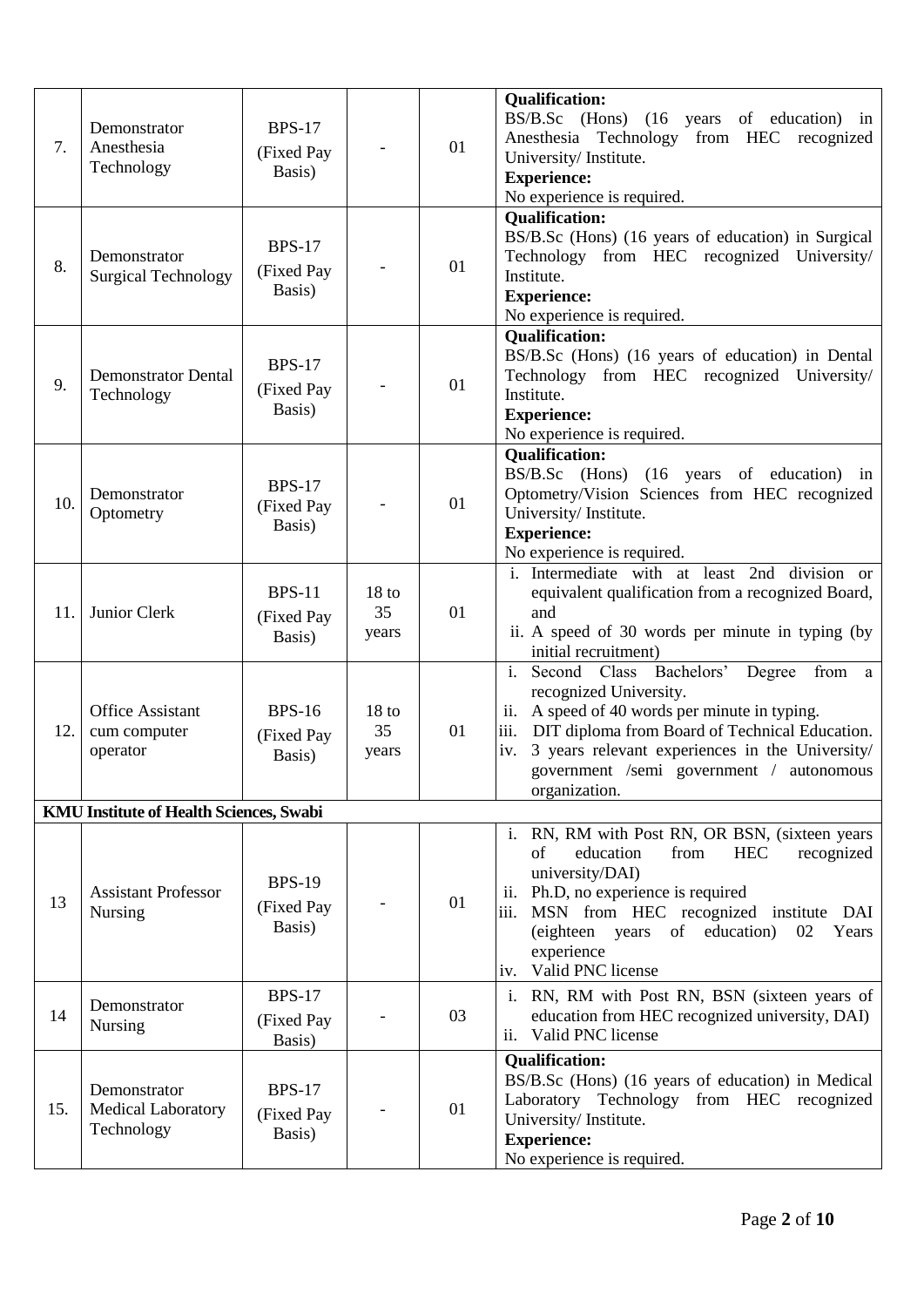| 16 | Demonstrator<br><b>Emergency Care</b><br>Technology    | <b>BPS-17</b><br>(Fixed Pay<br>Basis) |                                 | 01 | <b>Qualification:</b><br>BS/B.Sc (Hons) (16 years of education) in<br>Emergency Care Technology from HEC recognized<br>University/Institute.<br><b>Experience:</b><br>No experience is required.                                                                                                                                                                                                                                                                                        |
|----|--------------------------------------------------------|---------------------------------------|---------------------------------|----|-----------------------------------------------------------------------------------------------------------------------------------------------------------------------------------------------------------------------------------------------------------------------------------------------------------------------------------------------------------------------------------------------------------------------------------------------------------------------------------------|
| 17 | Demonstrator<br>Anesthesia<br>Technology               | <b>BPS-17</b><br>(Fixed Pay<br>Basis) |                                 | 01 | <b>Qualification:</b><br>BS/B.Sc (Hons) (16 years of education) in<br>Anesthesia Technology from HEC recognized<br>University/Institute.<br><b>Experience:</b><br>No experience is required.                                                                                                                                                                                                                                                                                            |
| 18 | Demonstrator<br><b>Surgical Technology</b>             | <b>BPS-17</b><br>(Fixed Pay<br>Basis) |                                 | 01 | <b>Qualification:</b><br>BS/B.Sc (Hons) (16 years of education) in Surgical<br>Technology from HEC recognized University/<br>Institute.<br><b>Experience:</b><br>No experience is required.                                                                                                                                                                                                                                                                                             |
| 19 | <b>Demonstrator Dental</b><br>Technology               | <b>BPS-17</b><br>(Fixed Pay<br>Basis) |                                 | 01 | <b>Qualification:</b><br>BS/B.Sc (Hons) (16 years of education) in Dental<br>Technology from HEC recognized University/<br>Institute.<br><b>Experience:</b><br>No experience is required.                                                                                                                                                                                                                                                                                               |
| 20 | Demonstrator<br>Optometry                              | <b>BPS-17</b><br>(Fixed Pay<br>Basis) |                                 | 01 | <b>Qualification:</b><br>BS/B.Sc (Hons) (16 years of education) in<br>Optometry/Vision Sciences from HEC recognized<br>University/Institute.<br><b>Experience:</b><br>No experience is required.                                                                                                                                                                                                                                                                                        |
| 21 | Demonstrator<br>Radiology                              | <b>BPS-17</b><br>(Fixed Pay<br>Basis) |                                 | 01 | <b>Qualification:</b><br>BS/B.Sc (Hons) (16 years of education) in Radiology<br>Technology from HEC recognized University/<br>Institute.<br><b>Experience:</b><br>No experience is required.                                                                                                                                                                                                                                                                                            |
| 22 | Demonstrator<br>Cardiology                             | <b>BPS-17</b><br>(Fixed Pay<br>Basis) |                                 | 01 | <b>Qualification:</b><br>BS/B.Sc (Hons) (16 years of education) in<br>Cardiology Technology from HEC recognized<br>University/Institute.<br><b>Experience:</b><br>No experience is required.                                                                                                                                                                                                                                                                                            |
| 23 | Receptionist                                           | <b>BPS-05</b><br>(Fixed Pay<br>Basis) | 18 <sub>to</sub><br>45<br>years | 01 | Matric in at least 2nd division with two years<br>relevant experience.                                                                                                                                                                                                                                                                                                                                                                                                                  |
|    | <b>KMU Institute of Health Sciences, Islamabad</b>     |                                       |                                 |    |                                                                                                                                                                                                                                                                                                                                                                                                                                                                                         |
| 24 | <b>Assistant Professor</b><br><b>Medical Education</b> | <b>BPS-19</b><br>(Fixed Pay<br>Basis) |                                 | 01 | Minimum Qualification: a. PhD in the relevant field<br>from an HEC recognized University /Institution or<br>equivalent degree awarded after 18-years of<br>education in the relevant field as determined by HEC<br>b. M. Phil or equivalent degree awarded after 18-<br>years of education in the relevant field from an HEC<br>recognized University/ Institution.<br><b>Experience:</b> a. No experience is required b. 4-years<br>teaching /research experience in an HEC recognized |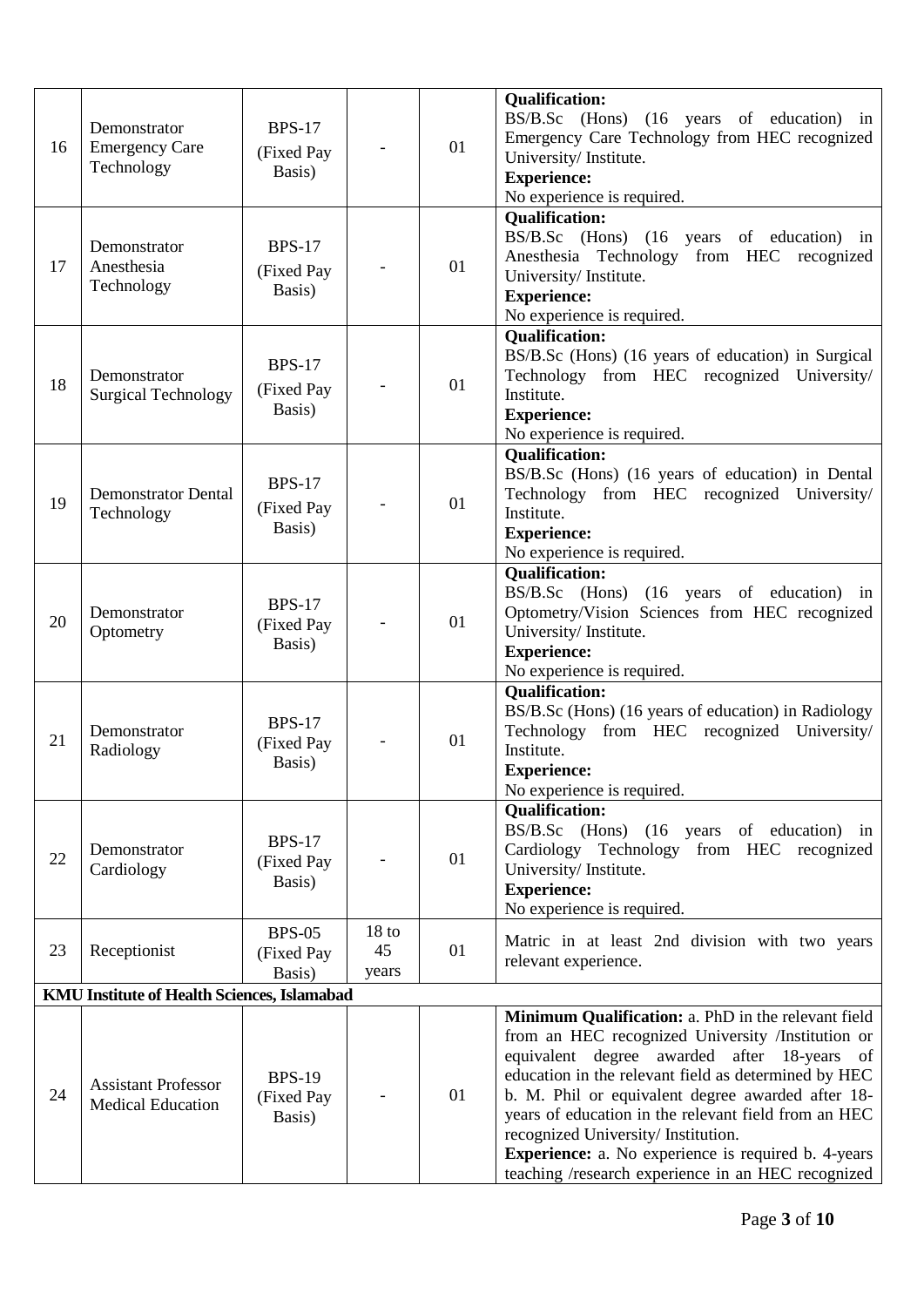|    |                                                  |                                       |                  |    | University or a post-graduate Institution<br><b>or</b><br>professional experience in the relevant field in a<br>National or International organization.<br><b>Minimum Number of Publications: Nil</b><br><b>OR</b><br>As per PMC/PM&DC criteria                                                                                                                                              |
|----|--------------------------------------------------|---------------------------------------|------------------|----|----------------------------------------------------------------------------------------------------------------------------------------------------------------------------------------------------------------------------------------------------------------------------------------------------------------------------------------------------------------------------------------------|
| 25 | <b>Assistant Professor</b><br>Nursing            | <b>BPS-19</b><br>(Fixed Pay<br>Basis) |                  | 01 | i. RN, RM with Post RN, OR BSN, (sixteen years of<br>education from HEC recognized university/DAI)<br>ii. Ph.D, no experience is required<br>iii. MSN from HEC recognized institute DAI<br>(eighteen years of education) 02 Years experience<br>Valid PNC license                                                                                                                            |
| 26 | Lecturer Public<br>Health                        | <b>BPS-18</b><br>(Fixed Pay<br>Basis) |                  | 01 | MBBS / BDS with 2 years teaching / research experience<br>in an HEC recognized University or a post-graduate<br>Institution or professional experience in the relevant field<br>in a National or International organization.<br><b>OR</b><br>iv. M.Phil or equivalent degree awarded after 18-years of<br>education in the relevant field from an HEC<br>recognized University /Institution. |
| 27 | <b>Lecturer Medical</b><br>Education             | <b>BPS-18</b><br>(Fixed Pay<br>Basis) |                  | 01 | MBBS / BDS with 02 years teaching / research<br>experience in an HEC recognized University or a<br>post-graduate Institution or professional experience<br>in the relevant field in a National or International<br>organization. OR<br>M.Phil or equivalent degree awarded after 18-years<br>of education in the relevant field from an HEC<br>recognized University /Institution.           |
| 28 | Demonstrator<br>Medical Laboratory<br>Technology | <b>BPS-17</b><br>(Fixed Pay<br>Basis) |                  | 01 | <b>Qualification:</b><br>BS/B.Sc (Hons) (16 years of education) in Medical<br>Laboratory Technology from HEC recognized<br>University/Institute.<br><b>Experience:</b><br>No experience is required.                                                                                                                                                                                         |
| 29 | Demonstrator<br>Radiology<br>Technology          | <b>BPS-17</b><br>(Fixed Pay<br>Basis) |                  | 01 | <b>Qualification:</b><br>BS/B.Sc (Hons) (16 years of education) in Radiology<br>Technology from HEC recognized University<br>Institute.<br><b>Experience:</b><br>No experience is required.                                                                                                                                                                                                  |
| 30 | Demonstrator<br>Anesthesia<br>Technology         | <b>BPS-17</b><br>(Fixed Pay<br>Basis) |                  | 01 | <b>Qualification:</b><br>BS/B.Sc (Hons) (16 years of education) in<br>Anesthesia Technology from HEC recognized<br>University/Institute.<br><b>Experience:</b><br>No experience is required.                                                                                                                                                                                                 |
| 31 | Demonstrator<br><b>Nursing</b>                   | <b>BPS-17</b><br>(Fixed Pay<br>Basis) |                  | 03 | i. RN, RM with Post RN, BSN (sixteen years of<br>education from HEC recognized university, DAI)<br>ii. Valid PNC license                                                                                                                                                                                                                                                                     |
| 32 | <b>Office Manager</b>                            | <b>BPS-17</b><br>(Fixed Pay<br>Basis) | Upto 35<br>Years | 01 | First class Master's degree or 16 year of education<br>from an HEC recognized University/ Institution<br><b>OR</b><br>Second Class Masters Degree / LLB with 5 years<br>experience in the relevant field in government or<br>semi government/ autonomous bodies.                                                                                                                             |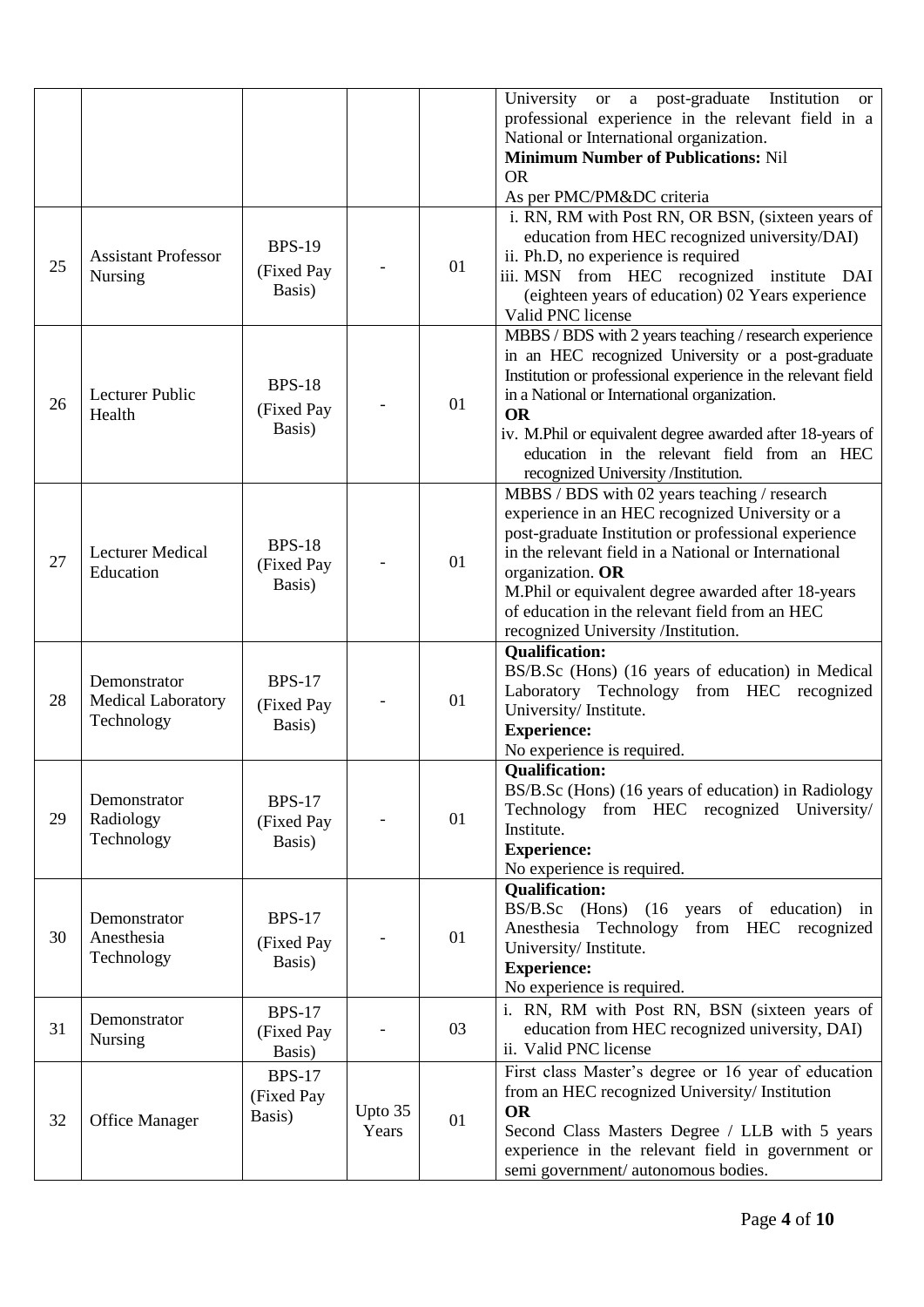| 33 | <b>Office Assistant</b>                                 | <b>BPS-16</b><br>(Fixed Pay<br>Basis) | 18 <sub>to</sub><br>35 | 02 | Second Class<br>Bachelors' Degree<br>from a<br>1.<br>recognized University.<br>2. A speed of 40 words per minute in typing.<br>3. DIT diploma from Board of Technical Education*.<br>4. 3 years relevant experiences in the University/<br>government /semi government<br>$\sqrt{2}$<br>autonomous<br>organization.                                                              |
|----|---------------------------------------------------------|---------------------------------------|------------------------|----|----------------------------------------------------------------------------------------------------------------------------------------------------------------------------------------------------------------------------------------------------------------------------------------------------------------------------------------------------------------------------------|
| 34 | Junior Clerk                                            | <b>BPS-11</b><br>(Fixed Pay<br>Basis) | 18 <sub>to</sub><br>35 | 01 | i. Intermediate with at least 2nd division or<br>equivalent qualification from a recognized<br>Board, and<br>ii. a speed of 30 words per minute in typing                                                                                                                                                                                                                        |
|    | <b>KMU Institute of Health Sciences, Swat</b>           |                                       |                        |    |                                                                                                                                                                                                                                                                                                                                                                                  |
| 35 | Lecturer Public<br>Health                               | <b>BPS-18</b><br>(Fixed Pay<br>Basis) |                        | 01 | MBBS / BDS with 2 years teaching / research experience<br>in an HEC recognized University or a post-graduate<br>Institution or professional experience in the relevant field<br>in a National or International organization.<br>OR<br>M.Phil or equivalent degree awarded after 18-years of<br>education in the relevant field from an HEC recognized<br>University/Institution. |
| 36 | Lecturer Human<br>Nutrition                             | <b>BPS-18</b><br>(Fixed Pay<br>Basis) |                        | 01 | BS/B.Sc (Hons) (16 years of education) in Human<br>Nutrition from HEC recognized University/ Institute.<br>Two years' experience in relevant field                                                                                                                                                                                                                               |
| 37 | Demonstrator<br><b>Medical Laboratory</b><br>Technology | <b>BPS-17</b><br>(Fixed Pay<br>Basis) |                        | 01 | <b>Qualification:</b><br>BS/B.Sc (Hons) (16 years of education) in Medical<br>Laboratory Technology from HEC recognized<br>University/Institute.<br><b>Experience:</b><br>No experience is required.                                                                                                                                                                             |
| 38 | Demonstrator<br>Radiology<br>Technology                 | (Fixed Pay<br>Basis)                  |                        | 01 | <b>Qualification:</b><br>BS/B.Sc (Hons) (16 years of education) in Radiology<br>Technology from HEC recognized University/<br>Institute.<br><b>Experience:</b><br>No experience is required.                                                                                                                                                                                     |
| 39 | Demonstrator<br>Anesthesia<br>Technology                | <b>BPS-17</b><br>(Fixed Pay<br>Basis) |                        | 01 | <b>Qualification:</b><br>BS/B.Sc (Hons) (16 years of education) in<br>Anesthesia Technology from HEC recognized<br>University/Institute.<br><b>Experience:</b><br>No experience is required.                                                                                                                                                                                     |
| 40 | Demonstrator<br>Physical Therapy                        | <b>BPS-17</b><br>(Fixed Pay<br>Basis) |                        | 01 | <b>Qualification:</b><br><b>BSPT/DPT</b><br><b>Experience:</b><br>No experience is required.                                                                                                                                                                                                                                                                                     |
| 41 | <b>Demonstrator Dental</b><br>Technology                | <b>BPS-17</b><br>(Fixed Pay<br>Basis) |                        | 01 | <b>Qualification:</b><br>BS/B.Sc (Hons) (16 years of education) in Dental<br>Technology from HEC recognized University/<br>Institute.<br><b>Experience:</b><br>No experience is required.                                                                                                                                                                                        |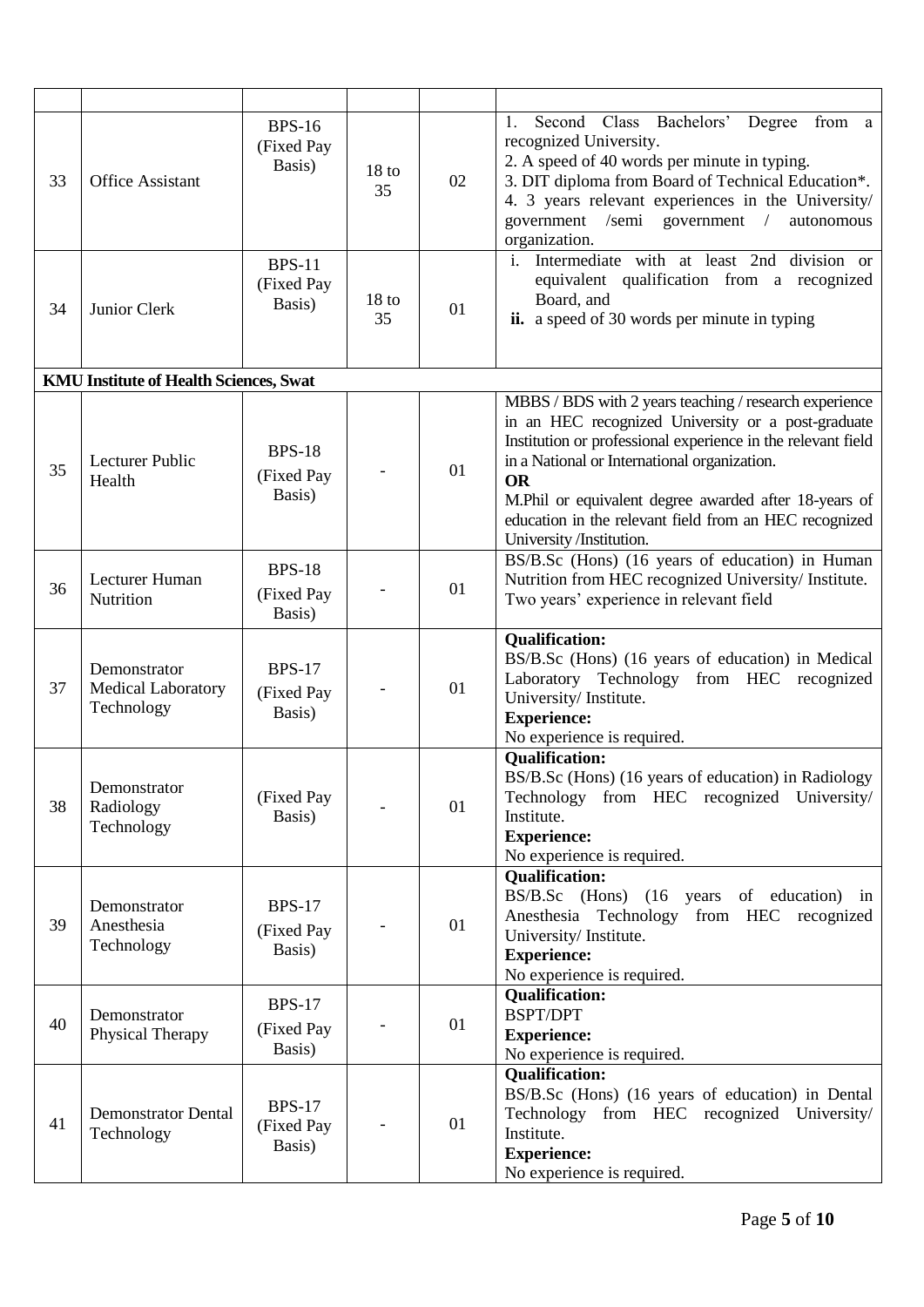| 42 | Junior Clerk                                        | <b>BPS-11</b><br>(Fixed Pay<br>Basis) | 18 <sub>to</sub><br>35<br>years | 01 | i. Intermediate with at least 2nd division or<br>equivalent qualification from a recognized Board,<br>and<br>ii.A speed of 30 words per minute in typing (by<br>initial recruitment)                                                                                                                                                                                       |
|----|-----------------------------------------------------|---------------------------------------|---------------------------------|----|----------------------------------------------------------------------------------------------------------------------------------------------------------------------------------------------------------------------------------------------------------------------------------------------------------------------------------------------------------------------------|
|    | <b>KMU Institute of Health Sciences, Kurram</b>     |                                       |                                 |    |                                                                                                                                                                                                                                                                                                                                                                            |
| 43 | <b>Assistant Professor</b><br>Nursing               | <b>BPS-19</b><br>(Fixed Pay<br>Basis) |                                 | 01 | 1. RN, RM with Post RN, OR BSN, (sixteen years of<br>education from HEC recognized university/DAI)<br>2. Ph.D, no experience is required<br>3. MSN from HEC recognized institute DAI<br>(eighteen years of education) Two<br>Years<br>experience<br>Valid PNC license                                                                                                      |
| 44 | Lecturer Human<br>Nutrition                         | <b>BPS-18</b><br>(Fixed Pay<br>Basis) |                                 | 01 | BS/B.Sc (Hons) (16 years of education) in Human<br>Nutrition from HEC recognized University/ Institute.<br>Two years experience in relevant field                                                                                                                                                                                                                          |
| 45 | <b>Demonstrator Dental</b><br>Technology            | <b>BPS-17</b><br>(Fixed Pay<br>Basis) |                                 | 01 | <b>Oualification:</b><br>BS/B.Sc (Hons) (16 years of education) in Dental<br>Technology from HEC recognized University/<br>Institute.<br><b>Experience:</b><br>No experience is required.                                                                                                                                                                                  |
| 46 | Demonstrator<br>Anesthesia<br>Technology            | <b>BPS-17</b><br>(Fixed Pay<br>Basis) |                                 | 01 | <b>Qualification:</b><br>BS/B.Sc (Hons) (16 years<br>of education) in<br>Anesthesia Technology from HEC recognized<br>University/Institute.<br><b>Experience:</b><br>No experience is required.                                                                                                                                                                            |
| 47 | Demonstrator<br>Nursing                             | <b>BPS-17</b><br>(Fixed Pay<br>Basis) |                                 | 03 | 1. RN, RM with Post RN, BSN (sixteen years of<br>education from HEC recognized university, DAI)<br>2. Valid PNC license                                                                                                                                                                                                                                                    |
|    | KMU Institute of Paramedical Sciences, Lakki Marwat |                                       |                                 |    |                                                                                                                                                                                                                                                                                                                                                                            |
|    | <b>Assistant Professor</b>                          | <b>BPS-19</b>                         |                                 |    | $\operatorname{in}$<br>Medical<br>a) Bachelor<br>degree<br>Laboratory<br>Technology with Ph.D in the relevant field from<br>HEC recognized University/ Institute OR<br>b) $BS/B.Sc(Hons)$<br>Medical<br>in<br>Laboratory<br>Technology with MS/M.Phil (18 years of<br>education) in the relevant field from HEC<br>recognized University/ Institute.<br><b>Experience:</b> |
| 48 | <b>Medical Laboratory</b><br>Technology             | (Fixed Pay<br>Basis)                  |                                 | 01 | a) No experience required in case of (a).<br>b) 5-years teaching/research experience as a Lecturer<br>in an HEC recognized University or professional<br>experience in the relevant field in a National or<br>International organization in case b).                                                                                                                       |
| 49 | Demonstrator<br>Anesthesia<br>Technology            | <b>BPS-17</b><br>(Fixed Pay<br>Basis) |                                 | 01 | <b>Qualification:</b><br>$BS/B.Sc$ (Hons)<br>(16 years of education) in<br>Anesthesia Technology from HEC recognized<br>University/Institute.<br><b>Experience:</b><br>No experience is required.                                                                                                                                                                          |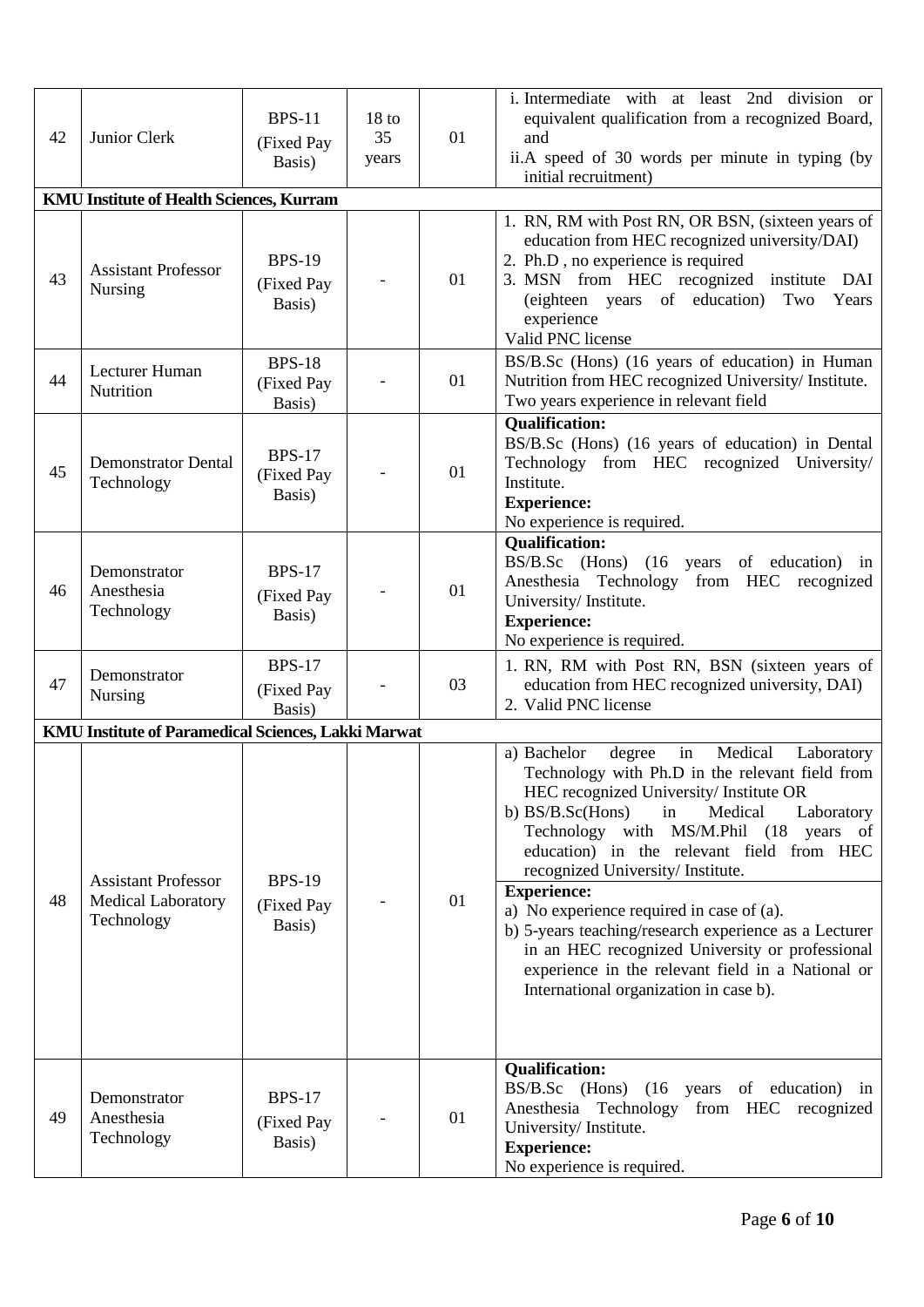| 50 | Demonstrator<br><b>Emergency Care</b><br>Technology | <b>BPS-17</b><br>(Fixed Pay<br>Basis)  |                  | 01 | <b>Qualification:</b><br>BS/B.Sc (Hons) (16 years of education) in<br>Emergency Care Technology from HEC recognized<br>University/Institute.<br><b>Experience:</b><br>No experience is required.                                                                 |
|----|-----------------------------------------------------|----------------------------------------|------------------|----|------------------------------------------------------------------------------------------------------------------------------------------------------------------------------------------------------------------------------------------------------------------|
| 51 | Demonstrator<br>Medical Laboratory<br>Technology    | <b>BPS-17</b><br>(Fixed Pay<br>Basis)  |                  | 01 | <b>Qualification:</b><br>BS/B.Sc (Hons) (16 years of education) in Medical<br>Laboratory Technology from HEC recognized<br>University/Institute.<br><b>Experience:</b><br>No experience is required.                                                             |
| 52 | Junior Clerk                                        | <b>BPS-11</b><br>(Fixed Pay<br>Basis)  |                  | 01 | i. Intermediate with at least 2nd division or<br>equivalent qualification from a recognized Board,<br>and<br>ii.A speed of 30 words per minute in typing (by<br>initial recruitment)                                                                             |
|    | <b>KMU Institute of Health Sciences, Dir Lower</b>  |                                        |                  |    |                                                                                                                                                                                                                                                                  |
| 53 | Demonstrator<br>Medical Laboratory<br>Technology    | <b>BPS-17</b><br>(Fixed Pay<br>Basis)  |                  | 02 | <b>Qualification:</b><br>BS/B.Sc (Hons) (16 years of education) in Medical<br>Laboratory Technology from HEC recognized<br>University/Institute.<br><b>Experience:</b><br>No experience is required.                                                             |
|    | <b>KMU Institute of Health Sciences, Mardan</b>     |                                        |                  |    |                                                                                                                                                                                                                                                                  |
| 54 | Demonstrator<br>Medical Laboratory<br>Technology    | <b>BPS-17</b><br>(Fixed Pay<br>Basis)  |                  | 01 | <b>Qualification:</b><br>BS/B.Sc (Hons) (16 years of education) in Medical<br>Laboratory Technology from HEC recognized<br>University/Institute.<br><b>Experience:</b><br>No experience is required.                                                             |
| 55 | Demonstrator<br>Radiology<br>Technology             | <b>BPS-17</b><br>(Fixed Pay<br>Basis)  |                  | 01 | <b>Qualification:</b><br>BS/B.Sc (Hons) (16 years of education) in Radiology<br>Technology from HEC recognized University/<br>Institute.<br><b>Experience:</b><br>No experience is required.                                                                     |
| 56 | Demonstrator<br>Anesthesia<br>Technology            | <b>BPS-17</b><br>(Fixed Pay<br>Basis)  |                  | 01 | <b>Qualification:</b><br>BS/B.Sc (Hons) (16 years of education) in<br>Anesthesia Technology from HEC recognized<br>University/Institute.<br><b>Experience:</b><br>No experience is required.                                                                     |
| 57 | Demonstrator<br>Physical Therapy                    | <b>BPS-17</b><br>(Fixed Pay<br>Basis)  |                  | 01 | <b>Qualification:</b><br><b>BSPT/DPT</b><br><b>Experience:</b><br>No experience is required.                                                                                                                                                                     |
| 58 | <b>Office Manager</b>                               | <b>BPS-17</b><br>(Fixed Pay)<br>Basis) | Upto 35<br>Years | 01 | First class Master's degree or 16 year of education<br>from an HEC recognized University/ Institution<br><b>OR</b><br>Second Class Masters Degree / LLB with 5 years<br>experience in the relevant field in government or<br>semi government/ autonomous bodies. |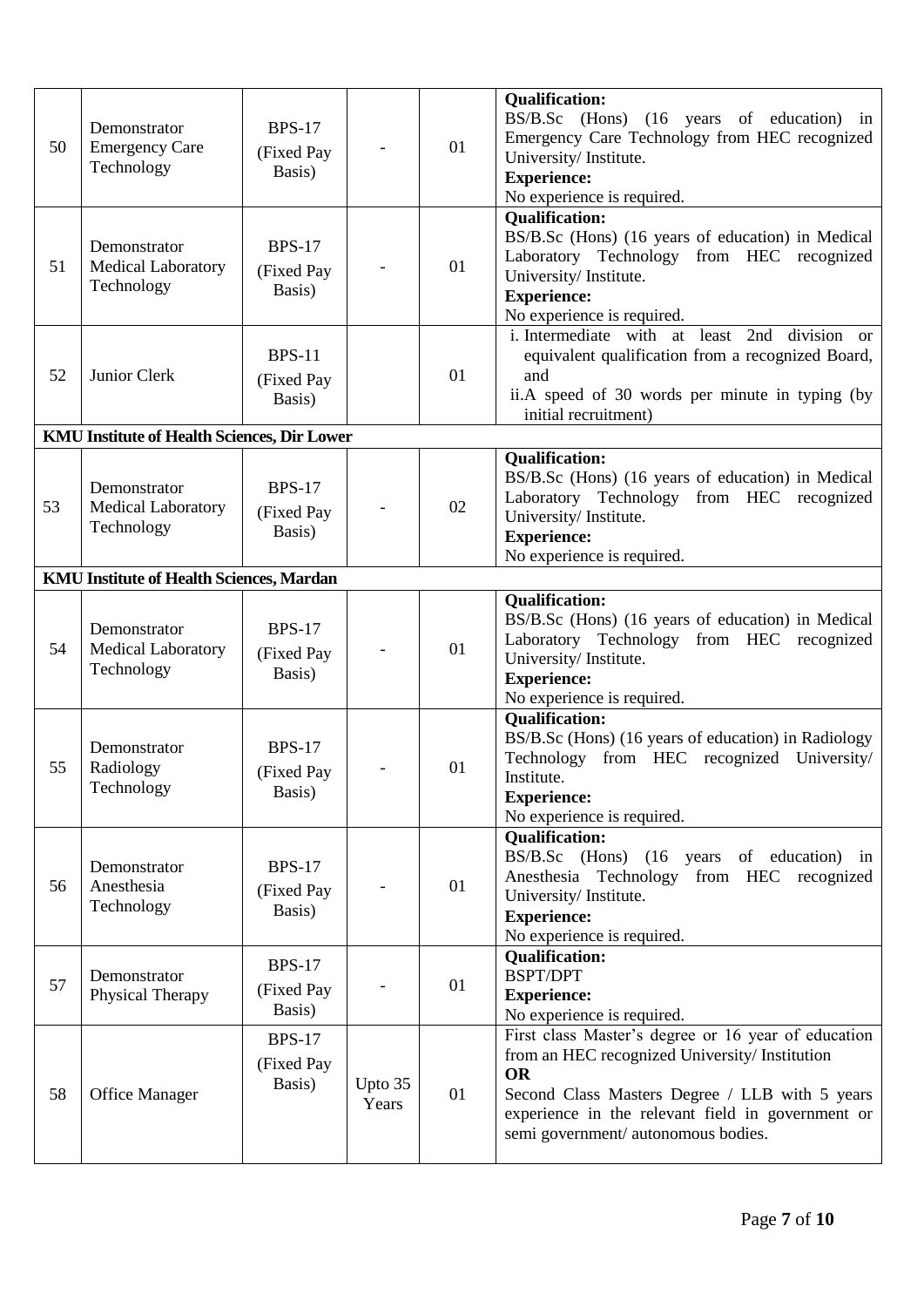| 59 | <b>Office Assistant</b><br>cum computer<br>operator                     | <b>BPS-16</b><br>(Fixed Pay<br>Basis)       | 18 <sub>to</sub><br>35<br>years | 01 | i. Second Class Bachelors' Degree<br>from a<br>recognized University.<br>ii.<br>A speed of 40 words per minute in typing.<br>DIT diploma from Board of Technical<br>iii.<br>Education.<br>i. 3 years relevant experiences in the University/<br>government /semi government / autonomous<br>organization.                                                                                                                                                                                                                                                                                                                                                                              |
|----|-------------------------------------------------------------------------|---------------------------------------------|---------------------------------|----|----------------------------------------------------------------------------------------------------------------------------------------------------------------------------------------------------------------------------------------------------------------------------------------------------------------------------------------------------------------------------------------------------------------------------------------------------------------------------------------------------------------------------------------------------------------------------------------------------------------------------------------------------------------------------------------|
| 60 | Junior Clerk                                                            | <b>BPS-11</b><br>(Fixed Pay<br>Basis)       | 18 <sub>to</sub><br>35<br>years | 01 | ii. Intermediate with at least 2nd division or<br>equivalent qualification from a recognized Board,<br>and<br>iii.A speed of 30 words per minute in typing (by<br>initial recruitment)                                                                                                                                                                                                                                                                                                                                                                                                                                                                                                 |
|    | <b>KMU Newly Established Institutes</b>                                 |                                             |                                 |    |                                                                                                                                                                                                                                                                                                                                                                                                                                                                                                                                                                                                                                                                                        |
| 61 | Demonstrator<br>Mathematics                                             | <b>BPS-17</b><br>(Fixed Pay<br>Basis)       |                                 | 01 | <b>Qualification:</b><br>M.Sc Mathematics with B.Ed from HEC recognized<br>University/Institute.<br><b>Experience:</b><br>No experience is required.<br>i.                                                                                                                                                                                                                                                                                                                                                                                                                                                                                                                             |
| 62 | Junior Clerk                                                            | <b>BPS-11</b><br>(Fixed Pay<br>Basis)       | 18 <sub>to</sub><br>35<br>years | 01 | ii.<br>Intermediate with at least 2nd division or<br>equivalent qualification from a recognized Board,<br>and<br>iii. A speed of 30 words per minute in typing (by<br>initial recruitment)                                                                                                                                                                                                                                                                                                                                                                                                                                                                                             |
|    | <b>KMU Treasury Section</b>                                             |                                             |                                 |    |                                                                                                                                                                                                                                                                                                                                                                                                                                                                                                                                                                                                                                                                                        |
| 63 | Accountant                                                              | <b>BPS-16</b><br>(Fixed Pay<br><b>Basis</b> | 18 <sub>to</sub><br>35<br>Years | 01 | First Class M.Com/ MBA from HEC recognized<br>university/ institute with 01 year experience in the<br>relevant field<br><b>OR</b><br>2nd Class M.Com/ MBA from HEC recognized<br>university/ institute with 02 years experience in the<br>relevant field                                                                                                                                                                                                                                                                                                                                                                                                                               |
|    | KMU Institute of Public Health & Social Sciences (KMU-IPH&SS), Peshawar |                                             |                                 |    |                                                                                                                                                                                                                                                                                                                                                                                                                                                                                                                                                                                                                                                                                        |
| 64 | <b>Assistant Professor</b><br><b>Public Health</b>                      | <b>BPS-19</b>                               |                                 | 01 | Minimum Qualification: a. PhD in the relevant field<br>from an HEC recognized University /Institution or<br>equivalent degree awarded after 18-years of<br>education in the relevant field as determined by HEC<br>b. M. Phil or equivalent degree awarded after 18-<br>years of education in the relevant field from an HEC<br>recognized University/ Institution.<br><b>Experience:</b> a. No experience is required b. 4-years<br>teaching /research experience in an HEC recognized<br>University or a post-graduate Institution or<br>professional experience in the relevant field in a<br>National or International organization.<br><b>Minimum Number of Publications: Nil</b> |
|    |                                                                         |                                             |                                 |    | KMU Institute of Health Professions Education & Research (KMU-IHPE&R), Peshawar                                                                                                                                                                                                                                                                                                                                                                                                                                                                                                                                                                                                        |
| 65 | <b>Assistant Professor</b><br><b>Medical Education</b>                  | <b>BPS-19</b><br>(Fixed Pay<br>Basis)       |                                 | 01 | Minimum Qualification: a. PhD in the relevant field<br>from an HEC recognized University /Institution or<br>equivalent degree awarded after 18-years of<br>education in the relevant field as determined by HEC<br>b. M. Phil or equivalent degree awarded after 18-<br>years of education in the relevant field from an HEC<br>recognized University/ Institution.                                                                                                                                                                                                                                                                                                                    |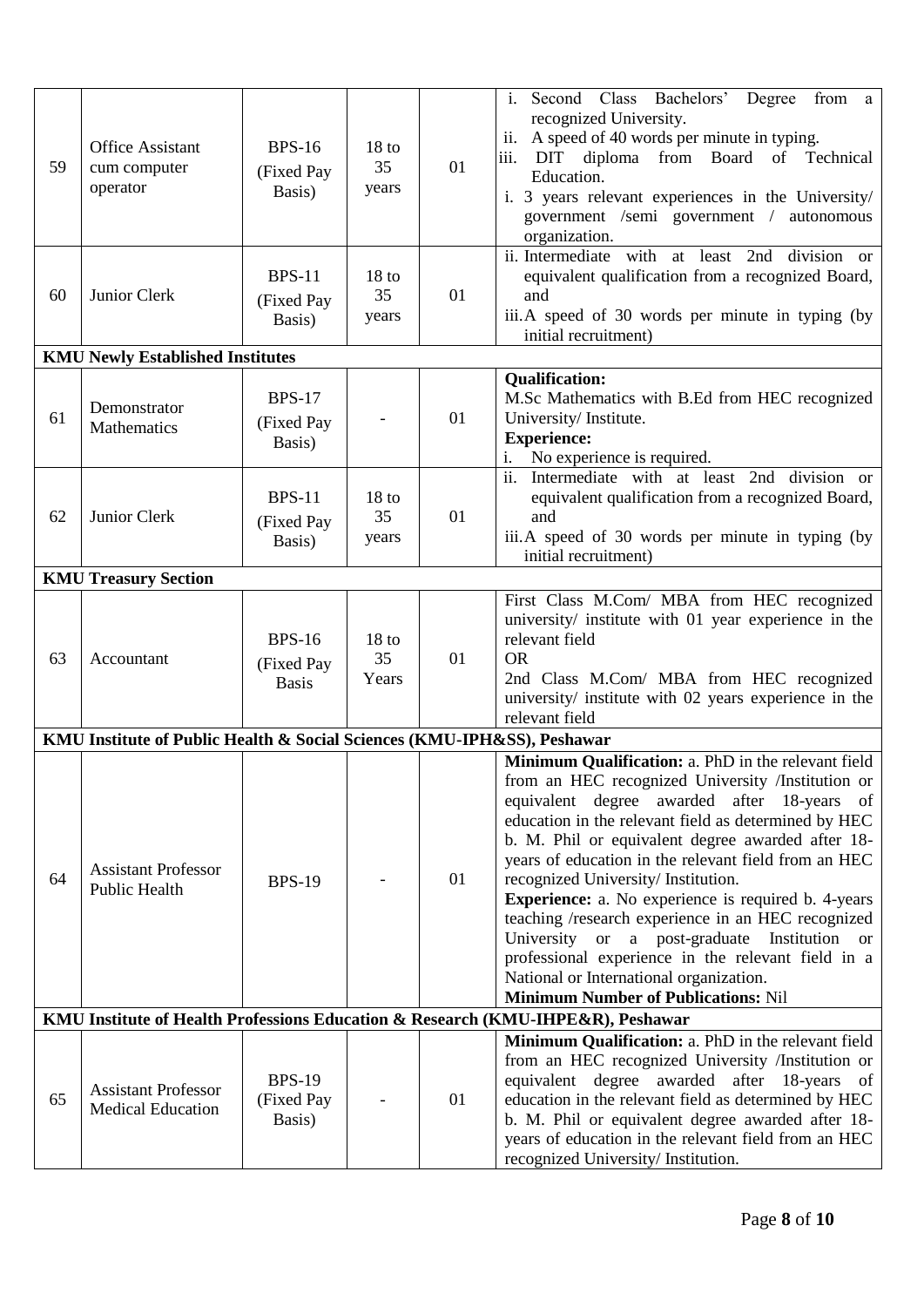|    |                                                    |                                       |    | <b>Experience:</b> a. No experience is required b. 4-years<br>teaching /research experience in an HEC recognized<br>University or a post-graduate Institution or<br>professional experience in the relevant field in a<br>National or International organization.<br><b>Minimum Number of Publications: Nil</b><br><b>OR</b><br>As per PMC/PM&DC criteria                          |
|----|----------------------------------------------------|---------------------------------------|----|------------------------------------------------------------------------------------------------------------------------------------------------------------------------------------------------------------------------------------------------------------------------------------------------------------------------------------------------------------------------------------|
| 66 | <b>Lecturer Medical</b><br>Education               | <b>BPS-18</b><br>(Fixed Pay<br>Basis) | 01 | MBBS / BDS with 02 years teaching / research<br>experience in an HEC recognized University or a<br>post-graduate Institution or professional experience<br>in the relevant field in a National or International<br>organization. OR<br>M.Phil or equivalent degree awarded after 18-years<br>of education in the relevant field from an HEC<br>recognized University /Institution. |
|    | KMU Institute of Medical Sciences (KMU-IMS), Kohat |                                       |    |                                                                                                                                                                                                                                                                                                                                                                                    |
| 67 | Lecturer                                           | <b>BPS-18</b><br>(Fixed Pay<br>Basis) | 08 | As per PMC/PM&DC Criteria                                                                                                                                                                                                                                                                                                                                                          |
| 68 | Demonstrator                                       | <b>BPS-17</b><br>(Fixed Pay<br>Basis) | 05 | $-do-$                                                                                                                                                                                                                                                                                                                                                                             |
|    | KMU Institute of Dental Sciences (KMU-IDS), Kohat  |                                       |    |                                                                                                                                                                                                                                                                                                                                                                                    |
| 69 | Lecturer                                           | <b>BPS-18</b><br>(Fixed Pay<br>Basis) | 05 | As per PMC/PM&DC Criteria                                                                                                                                                                                                                                                                                                                                                          |
| 70 | Demonstrator                                       | <b>BPS-17</b><br>(Fixed Pay<br>Basis) | 08 | $-do-$                                                                                                                                                                                                                                                                                                                                                                             |

## **TERMS AND CONDITIONS:**

 Candidates are required to fill the online application form available on KMU Website: [www.jobs.kmuts.pk](http://www.jobs.kmuts.pk/). The filled application form shall then be downloaded, printed and submitted along with three attested recent passport size photograph, attested copies of educational testimonials (degrees/certificates & DMCs), experience certificates and copy of Computerized National Identity Card along with a Bank receipt as per following details, duly deposited in (Online Account No.0977029551007356, Muslim Commercial Bank (MCB) Limited) in favor of Khyber Medical University, as application processing fee (non-refundable), should reach to the office of the undersigned on or before 18/02/2022 for in –country candidates and 25/02/2022 for candidates applying from abroad. For eligibility criteria and further details, please visit KMU Website (www.kmu.edu.pk)**:**

| <b>S. No.</b> | <b>Teaching Faculty / Administrative Posts</b> | <b>Application Processing Fee (Rs.)</b> |
|---------------|------------------------------------------------|-----------------------------------------|
|               | BPS-17 to BPS-19                               | $1000/-$                                |
|               | BPS-05 to BPS-16                               | $500/-$                                 |

- $\bullet$  The applicant must mention the serial number and name of the post applied for, on the application form.
- In service candidates should apply through proper channel. They must submit NOC from their concerned Departments/Organizations along with their respective application forms.
- In case of semester system, CGPA-3.00 out of 4.00 shall be considered as first division and CGPA less than 3 shall be considered as second division.
- Candidates applying for more than one post shall deposit separate fee and shall submit separate application form.